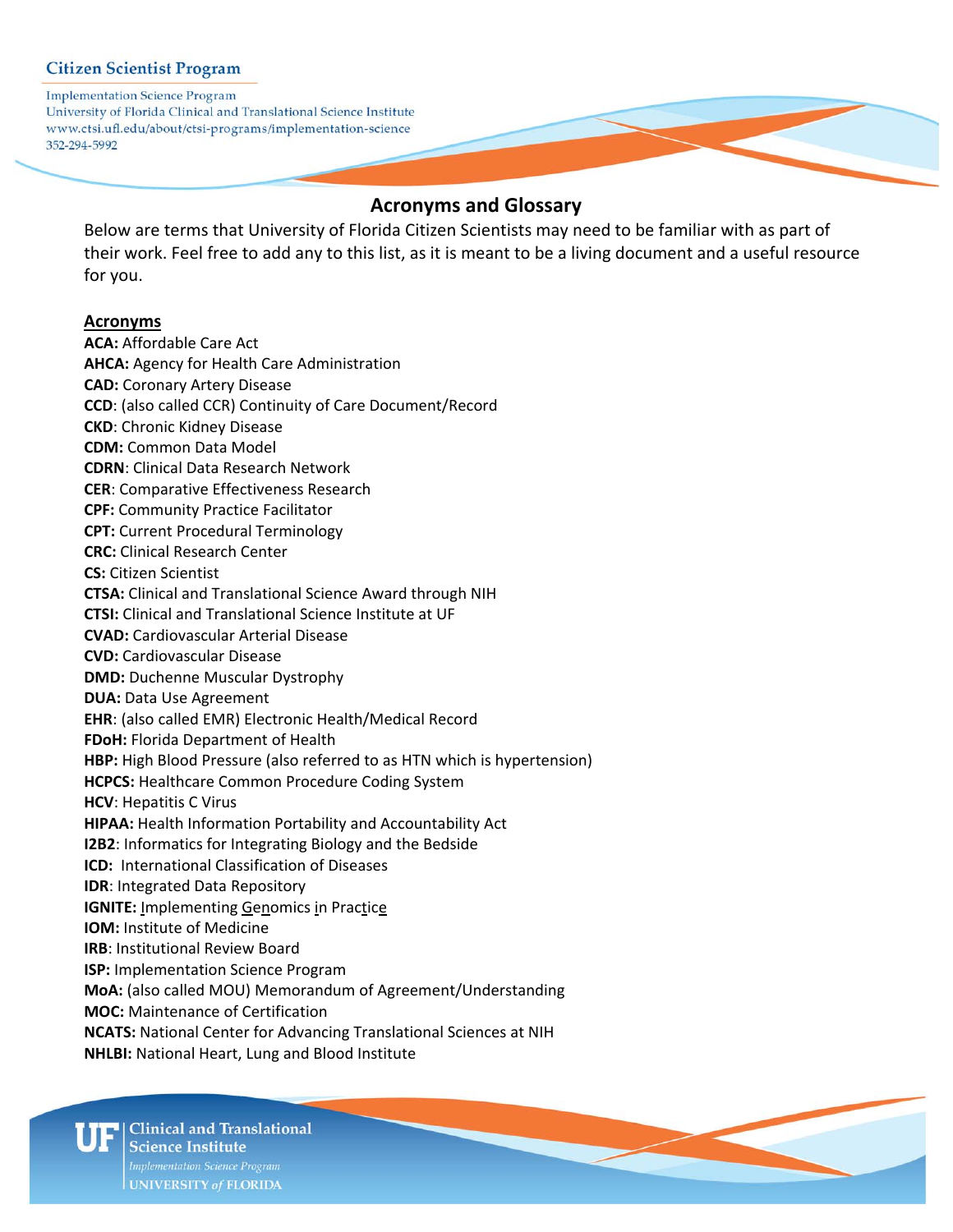**Implementation Science Program** University of Florida Clinical and Translational Science Institute www.ctsi.ufl.edu/about/ctsi-programs/implementation-science 352-294-5992

> **NIDCR:** National Institute of Dental and Craniofacial Research **NIH:** National Institutes of Health **NINDS:** National Institute of Neurological Disorders **PBRN:** Practice‐Based Research Network **PPRN:** Patient‐Powered Research Network **PCOR:** Patient Centered Outcomes Research  **PCORI:** Patient Centered Outcomes Research Institute **PCORnet:** Patient Centered Outcomes Research Network **PFA:** PCORI Funding Announcement **PheKB:** Phenotype Knowledge Base **PHI:** Protected Health Information **PI:** Principal Investigator **PMS:** Phelan‐McDermid Syndrome **PROs**: Patient Reported Outcomes **QI:** Quality Improvement **QoL:** Quality of Life **REDCap:** Research Electronic Data Capture **RED‐I:** REDCap Importer **SAS**: Statistical Analysis Software

#### **Glossary**

**Algorithm:** A step‐by‐step set of operations (mathematical equations) that are used to perform reasoning, or a set of rules that defines a sequence of operations.

**Bioinformatics**: biomedical informatics; information and data related to a patient and their medical records. This information is typically used to improve outcomes and patient health care quality.

**Common Data Element:** Standardized pieces of data that are expected to be collected and are then used across networks.

**Common Data Model:** Standardizes the definition, content, and format of data across networks to enable a single standardized view that can be used for querying. The PCORI Common Data Model is a list of data tables with the patient elements of interest; a set of rules on how to properly format them.

**Comparative Effectiveness Research:** The direct comparison of existing health care interventions to determine which work best for which patients and which pose the greatest benefit or harm.

**Computable Phenotype:** An electronic algorithm used to identify certain conditions or characteristics. This process can be used to identify cohorts of individuals for studies.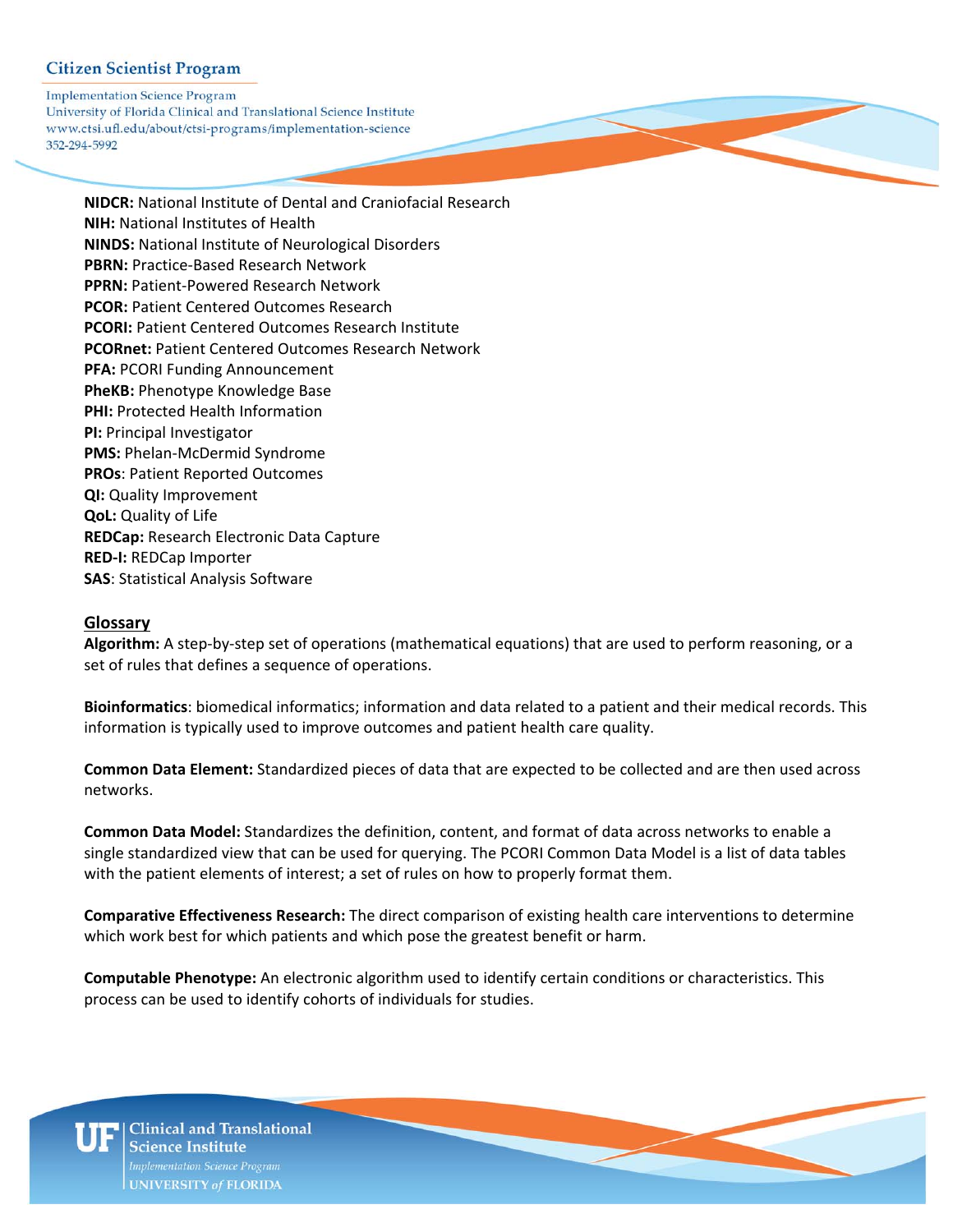**Implementation Science Program** University of Florida Clinical and Translational Science Institute www.ctsi.ufl.edu/about/ctsi-programs/implementation-science 352-294-5992

> **Consent2Share:** A database of people who are willing to have their medical records flagged as someone who is interested in hearing about research opportunities, and then allow UF Health to share their name and contact information with UF researchers when their medical records show they might qualify for a future research study.

**Continuity of Care Document:** An electronic document exported to summarize patient care (Same as a Continuity of Care Record)

**Claims Data**: Payment information provided by your insurance carrier for payable medical, dental, and prescription (and other) benefits.

**Empirical evidence:** Information acquired by observation or experimentation. This data is recorded and analyzed by scientists and is a central process as part of the scientific method.

**False‐Positives**: Data showing up as true/positive when test and experiences prove it as false. Example is that there are more kids with asthma diagnoses than kids who actually have asthma. This is due to one episode of some sort of respiratory distress, which gets diagnosed as asthma when there is no established pattern of respiratory distress.

**Genotype:** The inherited genetic instructions of an organism.

**Heterogeneity**: How treatments effect different populations

**Honest Broker:** An appointed entity that keeps private information, but distributes parts of those sets of data to other entities (researchers) who do not need all of the information. The purpose of this is to protect identity, and this person (or persons) is also a decision maker in whether to allow use of the existing data or materials.

**Hypertension:** Constant High Blood Pressure is the symptom for a hypertension diagnosis

**Incidence:** The rate of occurrence of something, especially of something unwanted. For example: The rate of new cases (the incidence) of diabetes in 2012 was 1.7 million new diagnoses.

**I2B2**: NIH funded National Center for Biomedical Computing. This scalable informatics framework enables researchers to use existing clinical data for discovery research and facilitate designs of targeted therapies.

**Memorandum of Agreement/Understanding:** A written document between parties to cooperate on an agreed upon project or objective.

**Morbidity:** Refers to having a disease or a symptom of disease, or to the amount of disease within a population. Morbidity also refers to medical problems caused by a treatment.